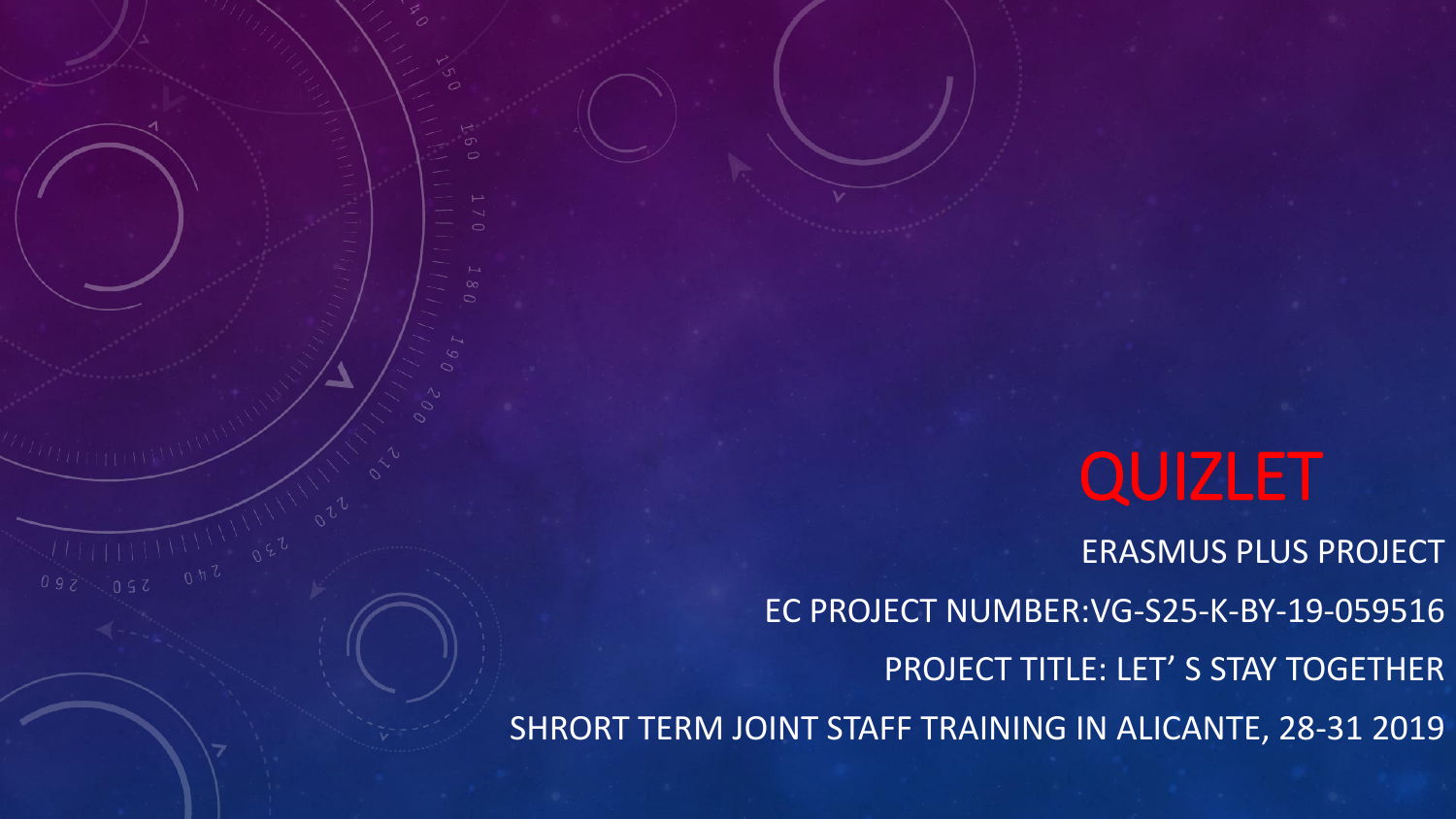#### WHAT IS QUIZLET?

- Quizlet is a web based tool. It was created by an American student in 2005 to help students learning and mastering topics.
- Now it is used by millions of students and teachers from all over the world.
- It is available in many languages
- It is a tool to review facts and support learning.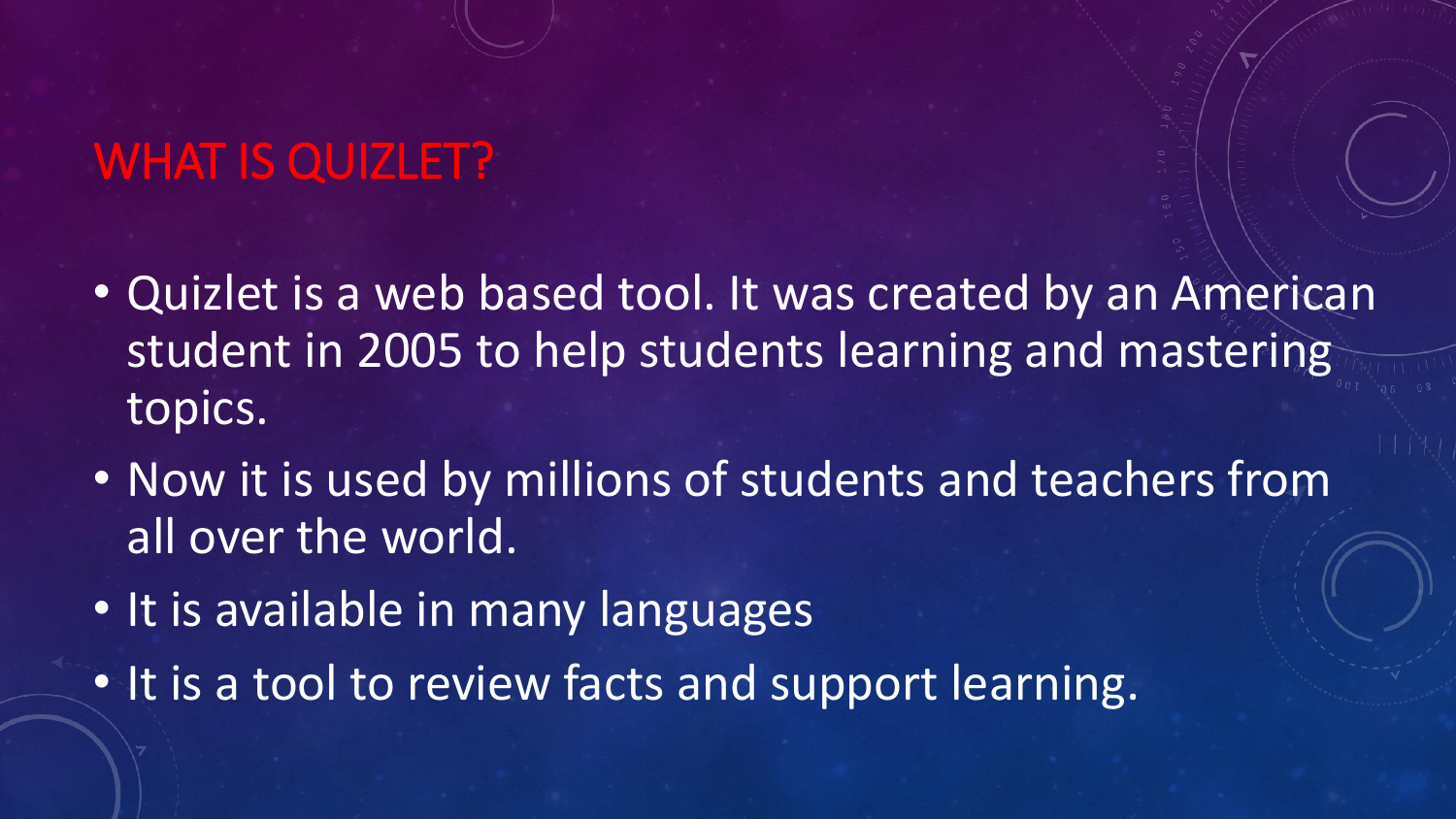### HOW TO USE THIS TOOL?

- It is quite easy to get started . Once you have created your quizlet account you can either search for contents created by others or create your own sets. Search for contents is time saving : you can modify the content and make a copy or simply copy the content you have found.
- If you wish you can also easily and quickly create your own set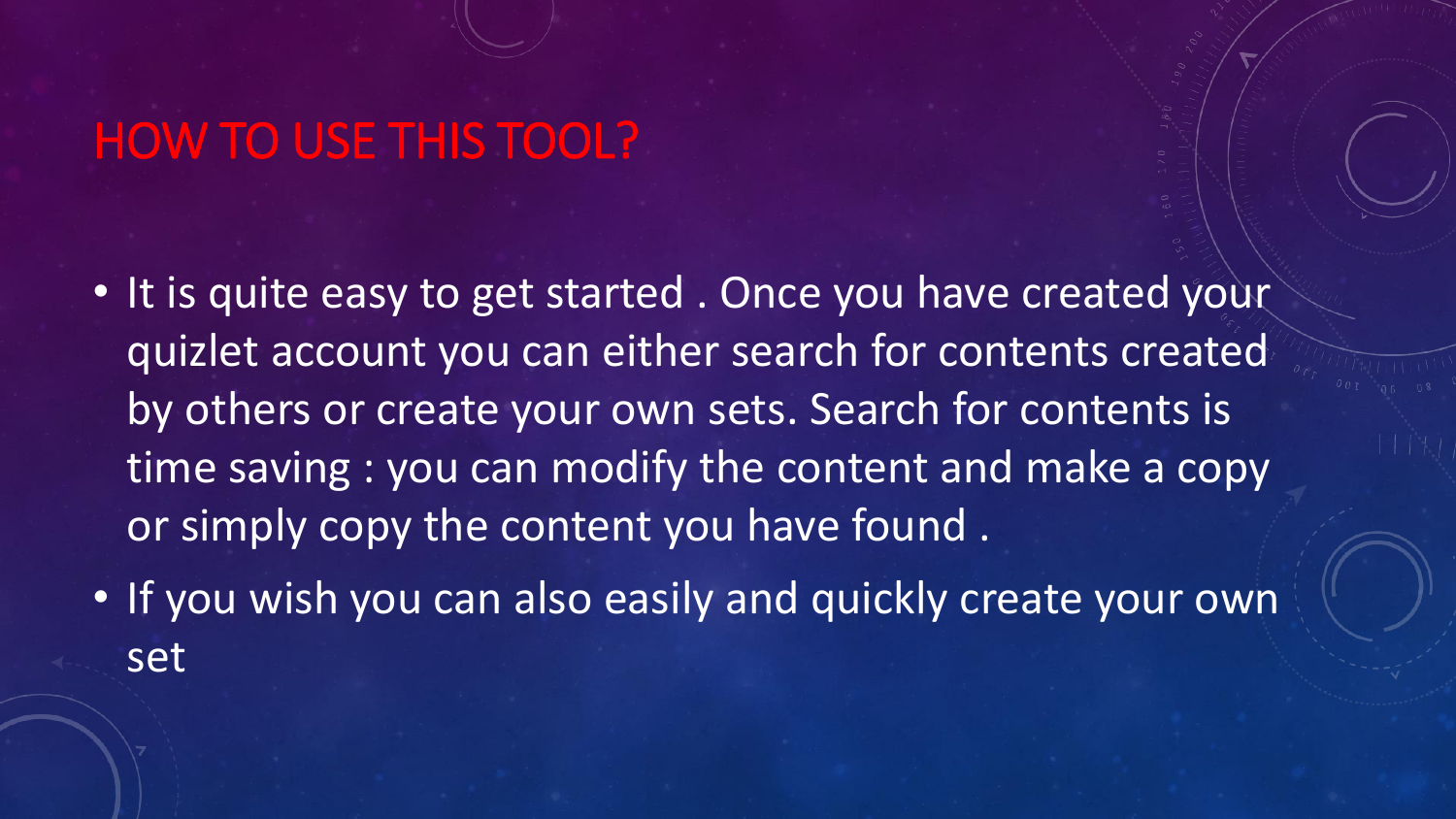### WHERE TO USE QUIZLET ?

- Quizlet can be used in or out of the classroom.
- At school it is a quick way to check the students' knowledge
- At home students can revise, learn vocabulary or facts to prepare a test .
- If they want to study and memorize they can use the flashcards to learn, write, spell or do the test.
- They can also simply play with matching activities or with the gravity game.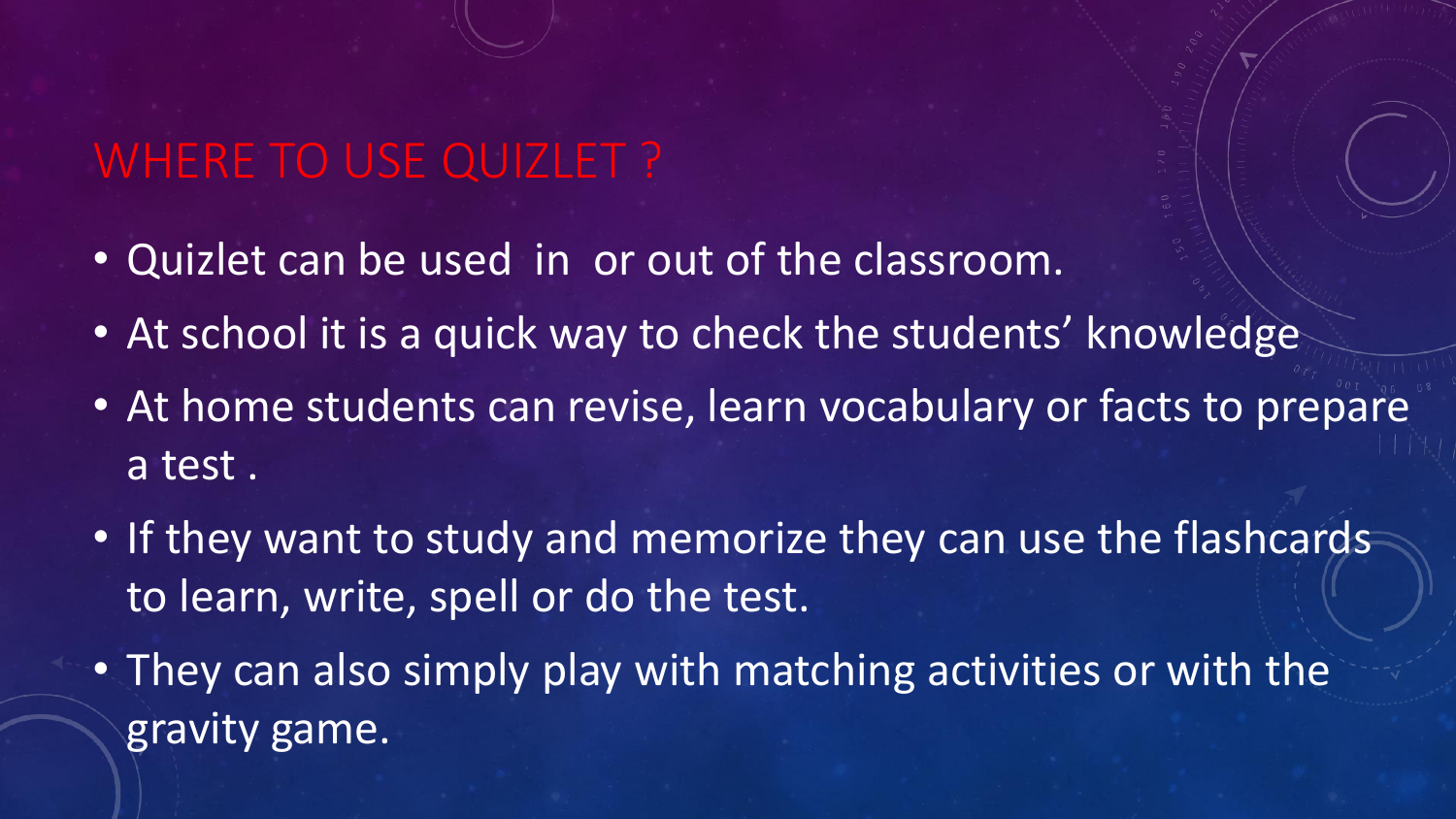#### LEARN WITH FUN WITH QUIZLET LIVE

- Thanks to Quizlet live Students can learn while playing during the lessons.
- It is a good tool for motivation, competition, communication and collaboration.
- You simple have to generate a code and have more than 4 participants.
- Students are grouped into teams. The best team will be the most collaborative team.
- Be sure to have a good internet connection though to play in the classroom